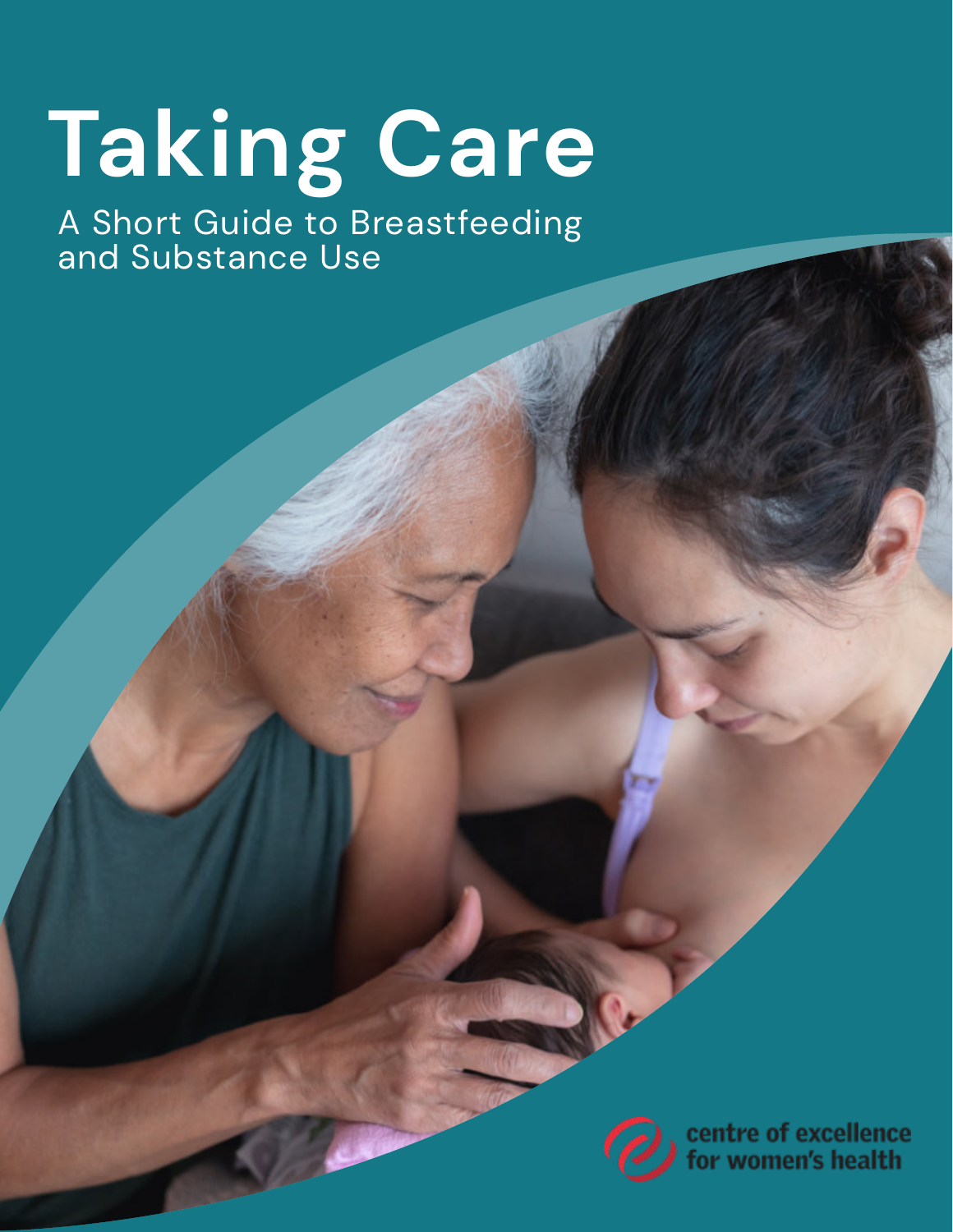



### **CONTENTS**

| 4  | Parenting, Substance Use,<br>and Breastfeeding                 |
|----|----------------------------------------------------------------|
| 10 | Is it Safe? Breastfeeding<br>and Substance Use                 |
| 14 | Breastfeeding and<br>Healing from Problematic<br>Substance Use |
|    | $T_2$ ll $\omega$ ng tala Twustad Cara                         |

**18** Talking to a Trusted Care Provider

Substance use is a part of many people's lives. It can be recreational or medicinal, something that helps with stress or gives pleasure, or be a challenge that creates problems in our lives. Many people make changes to their substance use during pregnancy or when expecting a child. Some stop using substances altogether while others use less or change when or how they use substances. After becoming a parent, some people continue with these changes while others re-visit their substance use.

The decision to breastfeed, use formula, or both, is very personal. This resource is to help you make important decisions about your substance use, your body, and the overall well-being of you and your baby. You can use this resource to start conversations with partners, friends, family, health care providers and other supportive people in your life so that you can make choices that are right for you, your baby, and your family.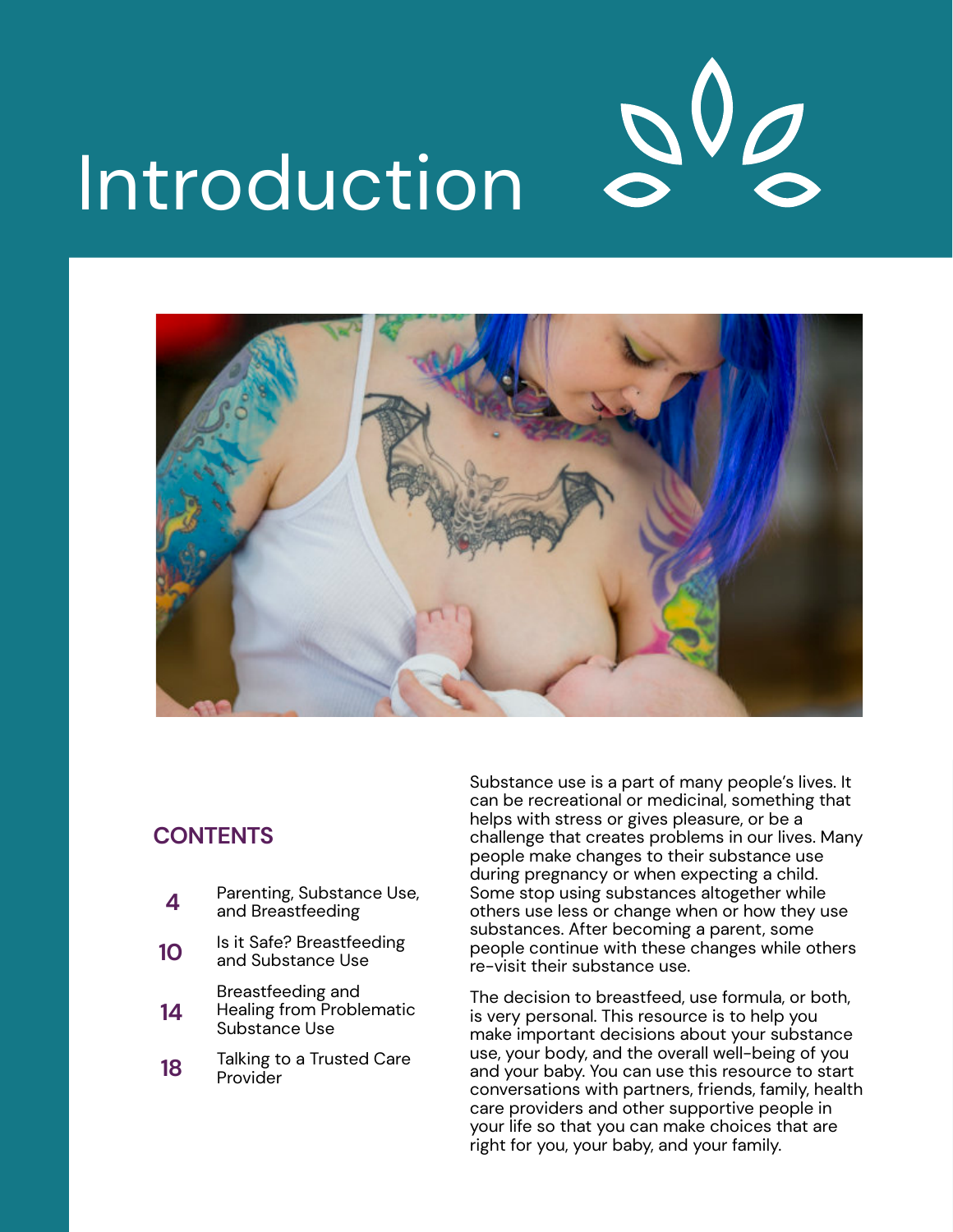#### **THIS RESOURCE INCLUDES:**



Information about what is known about breastfeeding and substance use



Examples of how to reduce the potential harm of using substances while breastfeeding



Activities to help you think about your breastfeeding plans, hopes, goals, and fears and your relationship with substance use as a parent



Ideas of what to ask your trusted care provider when making decisions about breastfeeding and substance use



Information about how experiences of trauma can affect both breastfeeding and substance use

### **THE WORDS WE USE**

Breastfeeding conjures up the common image of a woman holding and feeding her baby. Indeed, women are encouraged to breastfeed for as long as possible and many do. Some individuals described breastfeeding as "nursing," "lactation," or "chest-feeding." You may use different words to describe your gender identity, the act of sharing milk with a baby, and the relationships in your family. A few families rely on donor milk or co-nursing or pumping and storing breast milk to feed their babies. In this resource, we refer to breastfeeding women and individuals who lactate to refer to all kinds of families, identities, and circumstances.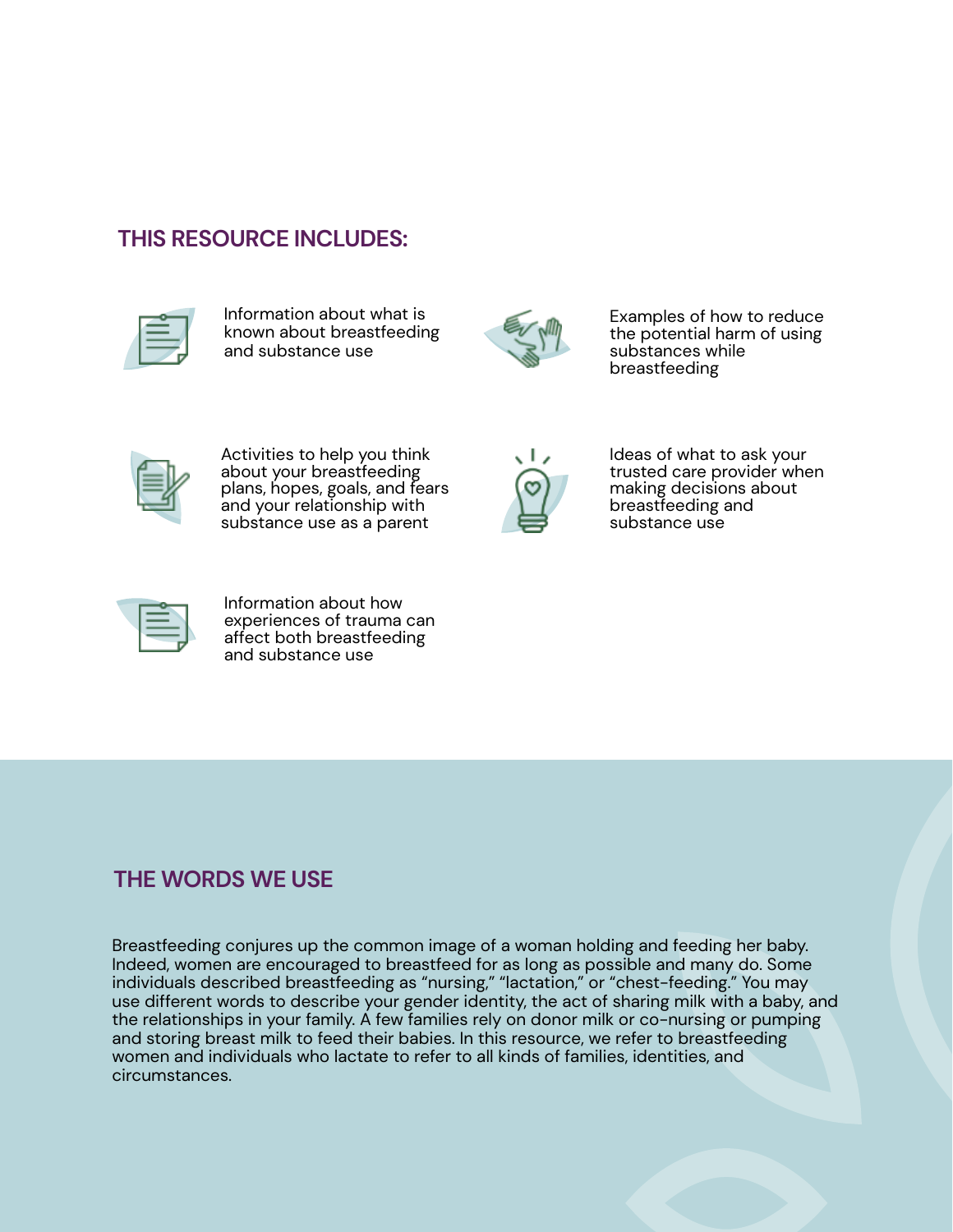## Parenting, Substance Use and Breastfeeding

Substance use is just one of the many things that might influence your decisions about breastfeeding. It can affect how long you choose to breastfeed exclusively, whether you choose to combine breastfeeding with formula feeding, whether you pump or express milk on occasion or regularly, or if you decide to breastfeed at all.

Substance use can affect parenting in other ways too. Some people find that substance use helps them handle difficulties in their lives, including the stress related to parenting. Others find that substance use and parenting do not mix. And some people find that things change over time. What might be the right choice when your baby is six weeks old might not be the right choice when your baby is six months or 18 months old.

How you use substances and the effects of substance use on your health and wellbeing can vary enormously from very little impact (such as smoking cannabis once in a while) to a lot of impact (such as getting high or drunk regularly).

Because substance use can affect the way you think and feel and act, this can have an impact on your parenting. Some of the ways substance use can affect parenting include:

- Your ability to pay attention to your baby (such as when the baby is hungry or needs to be comforted) or what is happening around you
- Your ability to recognize signs of danger (including people or situations)
- Your ability to react and make decisions

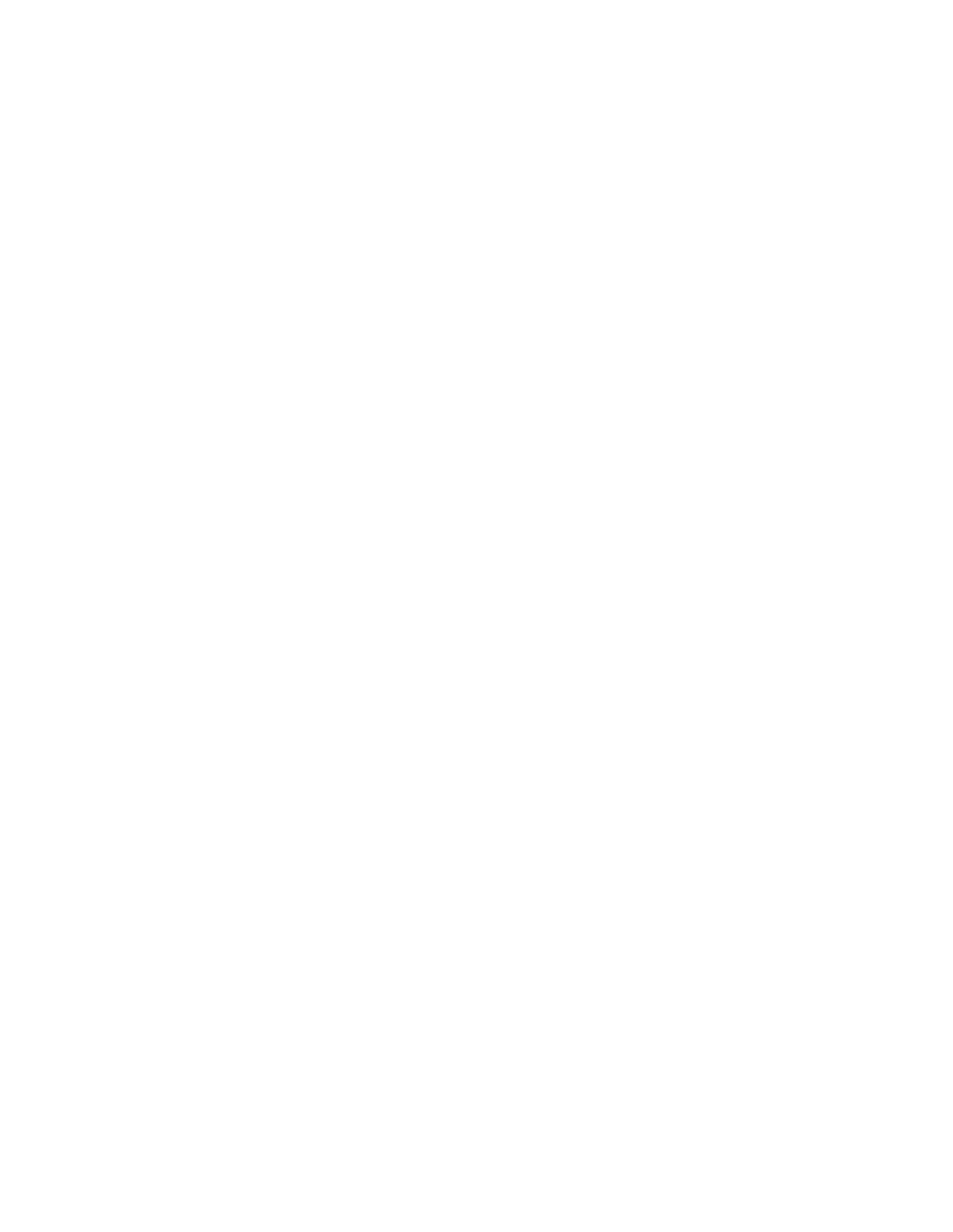### Is it Safe? Breastfeeding and Substance Use

What makes a substance safe? When health guidelines are created, many things are considered like:

- The type of substance, how much people use and how often
- How a substance is used (for example, do people eat or drink it, inhale it, or inject it?)
- What is known about the short- and long-term effects of the substance on a baby
- How the age and weight of a baby might affect their response to different substances
- The overall health of the person who is breastfeeding
- The effect of a substance on the ability to parent safely
- The effect of a substance on the ability to breastfeed
- The effect of other substances, including prescription medications

There are still a lot of things about breastfeeding and substance use that researchers and health care providers don't know so guidelines are often cautious and focus on safety.

#### **PRESCRIPTION MEDICATIONS**

Most women take at least one medication during pregnancy or while breastfeeding. However, the vast majority of prescribed drugs are not tested on pregnant or breastfeeding women. Many reported adverse events in babies are linked to the use of central nervous system drugs such as sedatives. Check with your trusted care provider regarding the latest information about specific medications and their safety. If a medication is not safe, then you might need to use an alternative medication or stop breastfeeding temporarily or for the long-term.

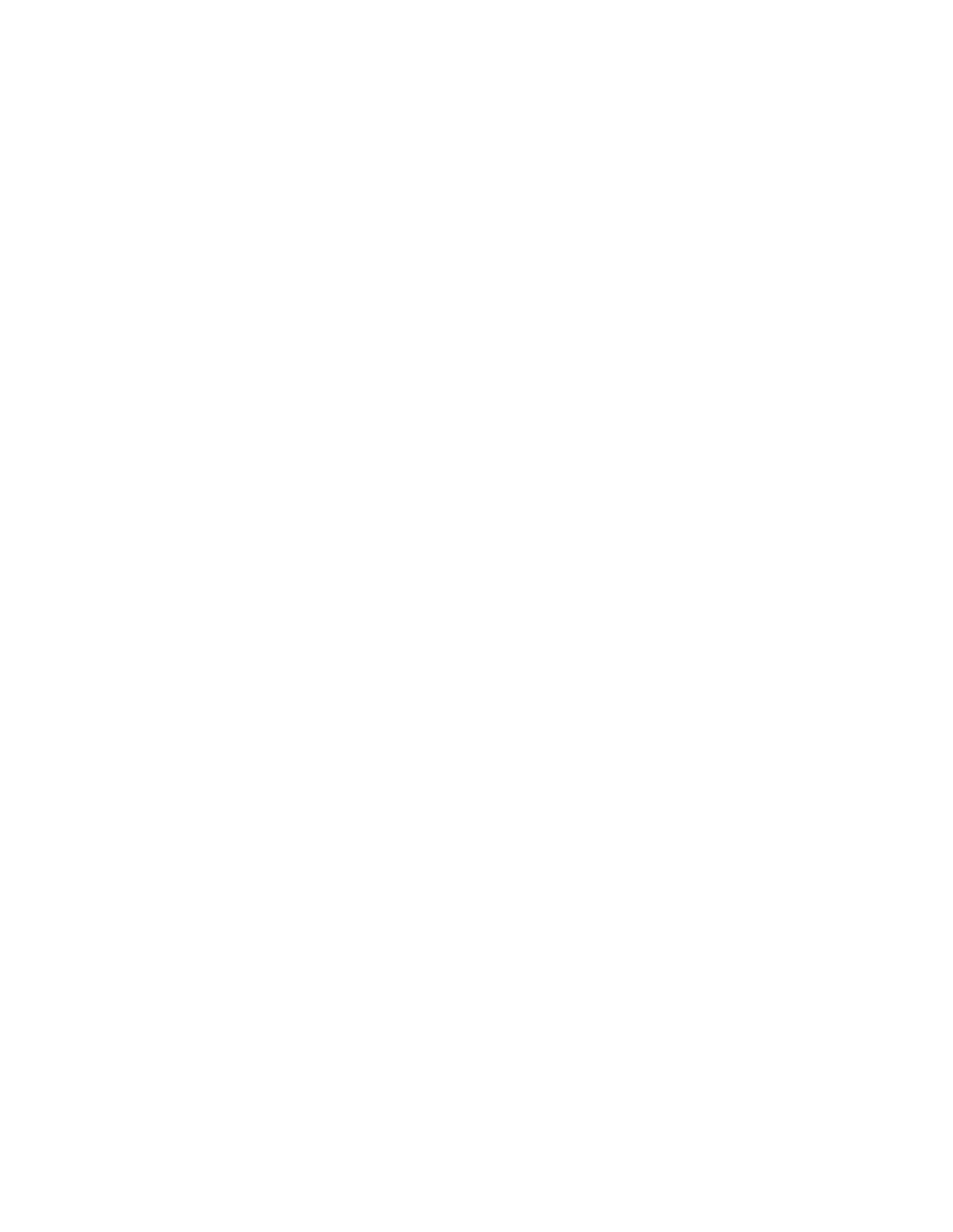### **ACTIVITY: WHAT DO I LIKE ABOUT BREASTFEEDING?**

When making decisions about breastfeeding and substance use, it can be helpful to think about what it is you like the most about breastfeeding and what may be challenging so you can find strategies that make sense for you.

Examples of what you might like most about breastfeeding:

- Time with my baby
- Appreciation for my body and what it can do  $\bullet$
- Affordable
- Convenient  $\bullet$

A list of what you like most about breastfeeding can be helpful when thinking about ways of overcoming some of the challenges of breastfeeding, including how it can be painful, lonely, or time-consuming.

 $\mathbf{C}$ 

4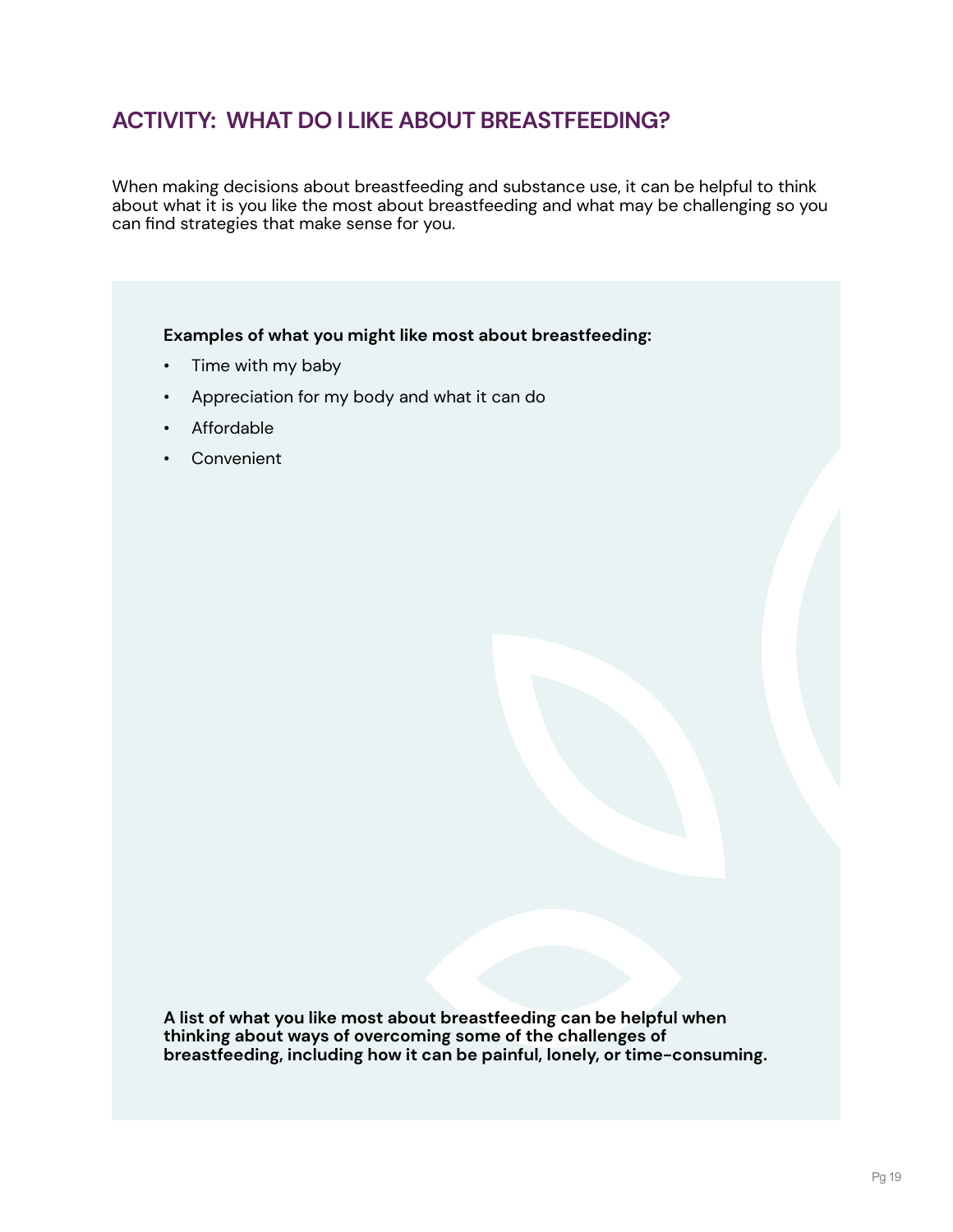#### **HARM REDUCTION STRATEGIES FOR BREASTFEEDING AND SUBSTANCE USE**

Everyone is on a unique journey. Here is a list of strategies that you may want to consider discussing with your trusted care provider so you can make the best choices for you based on your wellness plan – if, when, and how to use substances while breastfeeding. Ideally, you should feel comfortable sharing your own breastfeeding goals and the role of substance use in your life. Your trusted care provider can share the latest information about the safety of different substances and what you can do to reduce possible harms.

|          | Harm Reduction Strategies to Discuss With Your Trusted Care Provider                                                                                                                                                                                                                                                                                                                                                                                                                                                                                                                                                                                                                                                                                                                                                                                                                                                      |
|----------|---------------------------------------------------------------------------------------------------------------------------------------------------------------------------------------------------------------------------------------------------------------------------------------------------------------------------------------------------------------------------------------------------------------------------------------------------------------------------------------------------------------------------------------------------------------------------------------------------------------------------------------------------------------------------------------------------------------------------------------------------------------------------------------------------------------------------------------------------------------------------------------------------------------------------|
| Alcohol  | Newborns have a hard time metabolizing or breaking down<br>$\bullet$<br>alcohol in their bodies. If possible, avoid drinking alcohol until<br>the baby is at least 8 weeks old or older.<br>If you choose to drink occasionally:<br>Breastfeed your baby right before drinking alcohol. If possible,<br>$\bullet$<br>pump and store your milk or plan to use formula.<br>Wait at least 2 hours after drinking 1 drink before breastfeeding;<br>$\bullet$<br>wait four hours for two drinks and six hours for three drinks.<br>Eating food while you drink helps to lower how much alcohol<br>$\bullet$<br>gets into your body and then into your breast milk.<br>Use breast milk alcohol test strips from the drug store to see if<br>$\bullet$<br>alcohol is present in your milk.<br>If you plan to drink more than a moderate amount of alcohol,<br>$\bullet$<br>make sure that your baby has a responsible caregiver. |
| Caffeine | Consuming up to 300mg of caffeine per day is considered safe<br>$\bullet$<br>while breastfeeding.<br>One or two small (237 ml or 8 oz) cups of coffee is considered<br>$\bullet$<br>safe to drink. Find out how much caffeine is included in other<br>sources of caffeine such as tea, soda, cocoa/chocolate, energy<br>drinks, and medications.<br>Drink less caffeine if your baby is premature or a newborn.<br>$\bullet$<br>Keep an eye on your baby's behaviour - are they irritable, fussy,<br>$\bullet$<br>or wakeful when you consume caffeine? Every baby is different.                                                                                                                                                                                                                                                                                                                                          |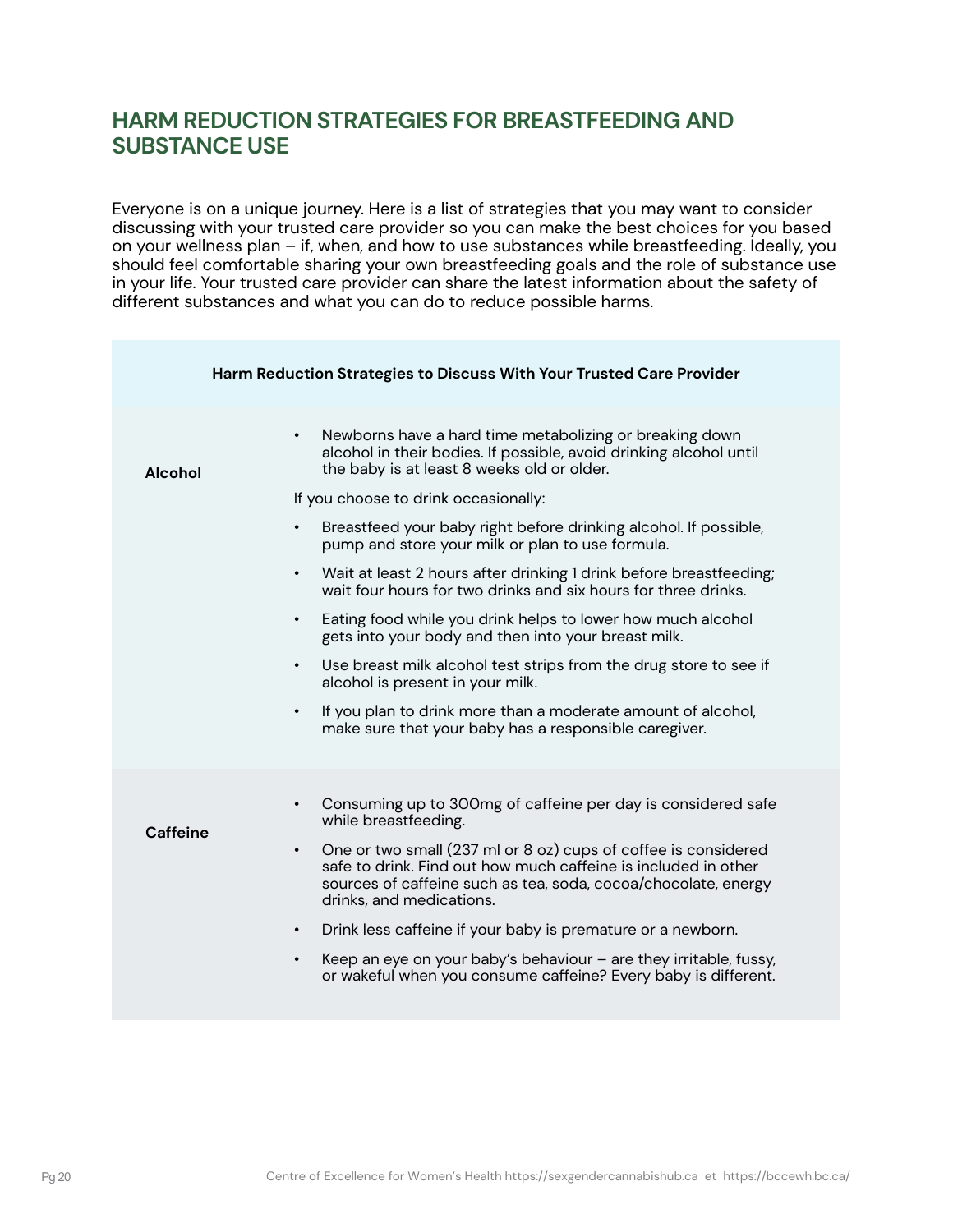| Harm Reduction Strategies to Discuss With Your Trusted Care Provider |                                                                                                                                                                                                                                                                                                                                                                                                                                                                                                                                                                                                                                                                                                                                                                                                                                                                                          |  |
|----------------------------------------------------------------------|------------------------------------------------------------------------------------------------------------------------------------------------------------------------------------------------------------------------------------------------------------------------------------------------------------------------------------------------------------------------------------------------------------------------------------------------------------------------------------------------------------------------------------------------------------------------------------------------------------------------------------------------------------------------------------------------------------------------------------------------------------------------------------------------------------------------------------------------------------------------------------------|--|
| Cannabis                                                             | Use smaller amounts and/or use less frequently.<br>$\bullet$<br>Use cannabis with a lower amount of THC.<br>Avoid breastfeeding within one hour of inhaled cannabis use (to<br>$\bullet$<br>avoid the risk of exposure to the highest concentration of THC in<br>breast milk).<br>If you can, avoid being around second-hand smoke or vapour.<br>$\bullet$<br>Avoid synthetic cannabis products (such as K2 and Spice) as<br>$\bullet$<br>most are stronger and more dangerous than natural cannabis<br>products.<br>Know where the cannabis you are using comes from so you know<br>$\bullet$<br>what's in it. For example, is it homegrown or from a licensed<br>retailer? How strong is it? Do you need to worry about moulds or<br>pesticides?<br>If you're using or considering cannabis for medical reasons,<br>$\bullet$<br>discuss all available options for care and treatment. |  |
| <b>Nicotine</b>                                                      | Use less and/or less frequently.<br>$\bullet$<br>Breastfeed your baby at least two hours after smoking or vaping<br>$\bullet$<br>rather than before.<br>If you can, smoke or vape outside or as far away from your baby<br>$\bullet$<br>as possible.<br>Choose vaping devices with lower temperature settings (higher<br>$\bullet$<br>temperatures produces more chemicals).<br>Consider nicotine replacement therapy (such as patches, gum,<br>$\bullet$<br>or lozenges) to help you quit.                                                                                                                                                                                                                                                                                                                                                                                              |  |
| Cocaine, heroin,<br>and other street<br>drugs                        | When using substances such as cocaine, heroin, or<br>methamphetamines, make sure that your baby has a responsible<br>caregiver.<br>If you regularly use street drugs, it is safest not to breastfeed as you<br>$\bullet$<br>can't know the exact dose you are taking and they might contain<br>other substances that aren't safe for the baby. Talk to your trusted<br>care provider about finding treatment and support for problematic<br>substance use as well as alternatives to breastfeeding such as<br>formula or donor milk.<br>If you occasionally use street drugs, depending on the substance, you<br>$\bullet$<br>may be able to wait for your body to break them down and then<br>continue breastfeeding. Talk to your trusted care provider about what<br>may work for you and your baby.                                                                                  |  |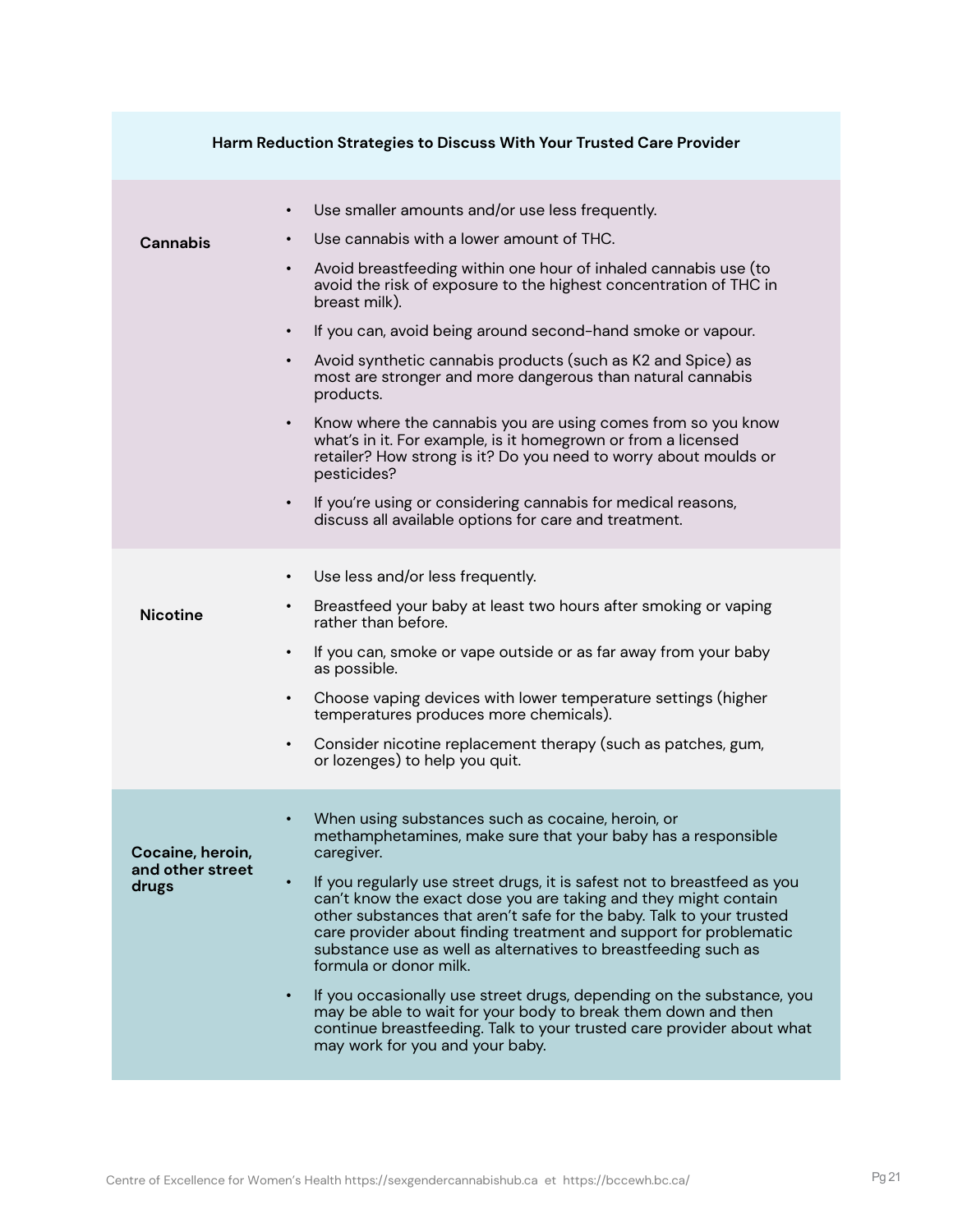# Sources

The information in this resource comes from the following sources:

Bartholomew, M.L. and Lee, M-J. (2019). Substance use in the breastfeeding woman. *Contemporary OB/GYN journal*, 64(9): 22-26. Available from https://www.contemporaryobgyn.net/view/ substance-use-breastfeeding-woman

Behbod, B., Sharma, M., Baxi, R., Roseby, R., & Webster, P. (2018). Family and carer smoking control programmes for reducing children's exposure to environmental tobacco smoke. *The Cochrane database of systematic reviews*, *1*(1), CD001746. https://doi.org/10.1002/14651858.CD001746.pub4

Drugs and Lactation Database (LactMed). (2006, updated 19 April 2021). *Caffeine*. National Library of Medicine. Available from https://www.ncbi.nlm.nih.gov/books/NBK501587/. Accessed on July 21, 2021.

Drugs and Lactation Database (LactMed). (2006, updated 21 June 2021). *Cannabis*. National Library of Medicine. Available from https://www.ncbi.nlm.nih.gov/books/NBK501587. Accessed on July 21, 2021.

Drugs and Lactation Database (LactMed). (2006, updated 20 July 2020). *Cocaine*. National Library of Medicine. Available from https://pubmed.ncbi.nlm.nih.gov/30000648/. Accessed on July 21, 2021.

Drugs and Lactation Database (LactMed). (2006, updated 21 June 2021). *Heroin*. National Library of Medicine. Available from https://pubmed.ncbi.nlm.nih.gov/29999842/. Accessed on July 21, 2021.

Drugs and Lactation Database (LactMed). (2006, updated 3 December 2018). *Methamphetamine*. National Library of Medicine. Available from https://pubmed.ncbi.nlm.nih.gov/30000673/. Accessed on July 21, 2021.

Drugs and Lactation Database (LactMed). (2006, updated 17 August 2020). *Nicotine*. National Library of Medicine. Available from https://www.ncbi.nlm.nih.gov/books/NBK501586/. Accessed on November 9, 2021.

Health Canada, Canadian Paediatric Society, Dietitians of Canada, and Breastfeeding Committee for Canada. *Nutrition for healthy term infants: Recommendations from birth to six months*. 2015; Available from: https://www.canada.ca/en/health-canada/services/canada-food-guide/resources/ infant-feeding/nutrition-healthy-term-infants-recommendations-birth-six-months.html.

Illamola, S. M., Bucci-Rechtweg, C., Costantine, M. M., Tsilou, E., Sherwin, C. M., & Zajicek, A. (2018). Inclusion of pregnant and breastfeeding women in research - efforts and initiatives. *British journal of clinical pharmacology*, *84*(2), 215–222. https://doi.org/10.1111/bcp.13438

Moss, M. J., Bushlin, I., Kazmierczak, S., Koop, D., Hendrickson, R. G., Zuckerman, K. E., & Grigsby, T. M. (2021). Cannabis use and measurement of cannabinoids in plasma and breast milk of breastfeeding mothers. *Pediatric research*, 10.1038/s41390-020-01332-2.

Napierala, M., Mazela, J., Merritt, T. A., & Florek, E. (2016). Tobacco smoking and breastfeeding: Effect on the lactation process, breast milk composition and infant development. A critical review. *Environmental research*, 151, 321–338. https://doi.org/10.1016/j.envres.2016.08.002

Ordean, A., Wong, S., & Graves, L. (2017). No. 349-Substance Use in Pregnancy. *Journal of obstetrics and gynaecology Canada: JOGC*, *39*(10), 922–937.e2. https://doi.org/10.1016/ j.jogc.2017.04.028

Sachs, H. C., & Committee on Drugs. (2013, reaffirmed 2018). The transfer of drugs and therapeutics into human breast milk: an update on selected topics. *Pediatrics*, *132*(3), e796–e809. https://doi.org/10.1542/peds.2013-1985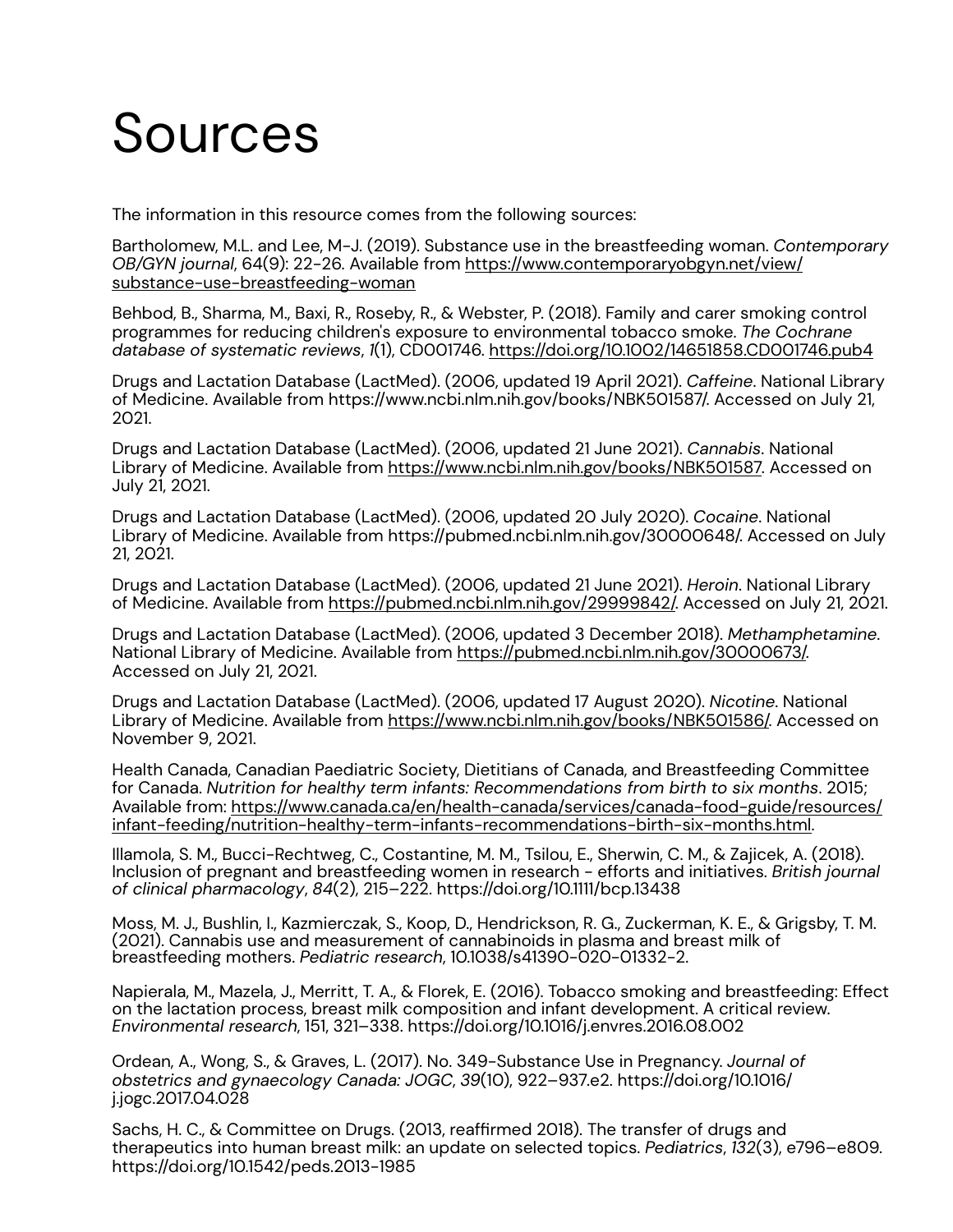# Thank Yous

We are grateful to the following individuals and groups for reviewing this resource and providing valuable feedback:

- The participants in three Communities of Inquiry on *Cannabis and Indigenous Women's Reproductive Health*, *Cannabis and Women's Treatment*, and *Cannabis and Women's Harm Reduction* who are involved in the Sex, Gender, and Cannabis Hub project
- The participants in the Community of Practice associated with the Co-Creating Evidence Evaluation project
- Lenora Marcellus, RN, PhD, Professor, School of Nursing, University of Victoria
- Laraine Michalson, RN, MSN, Sheway program, Vancouver Coastal Health
- Betty Poag, RN, MN, Nurse Educator, Camosun College

Financial assistance for this project was received from Health Canada's Substance Use and Addictions Program. The views expressed herein do not necessarily represent the views of Health Canada.

**Suggested citation:** Nathoo, T., Stinson, J., Poole, N., & Wolfson, L. (2021). *Taking Care: A Short Guide to Breastfeeding and Substance Use*. Vancouver, BC: Centre of Excellence for Women's Health.

Download this resource from www.bccewh.bc.ca and https://sexgendercannabishub.ca

The Centre of Excellence for Women's Health respectfully acknowledges the First Nations, Inuit, and Métis peoples as the first inhabitants and traditional custodians of the lands where we live, learn, and work.

*The information in this resource is for educational purposes only. Please talk to your health care provider before making decisions that can affect your health and the health of your baby.*